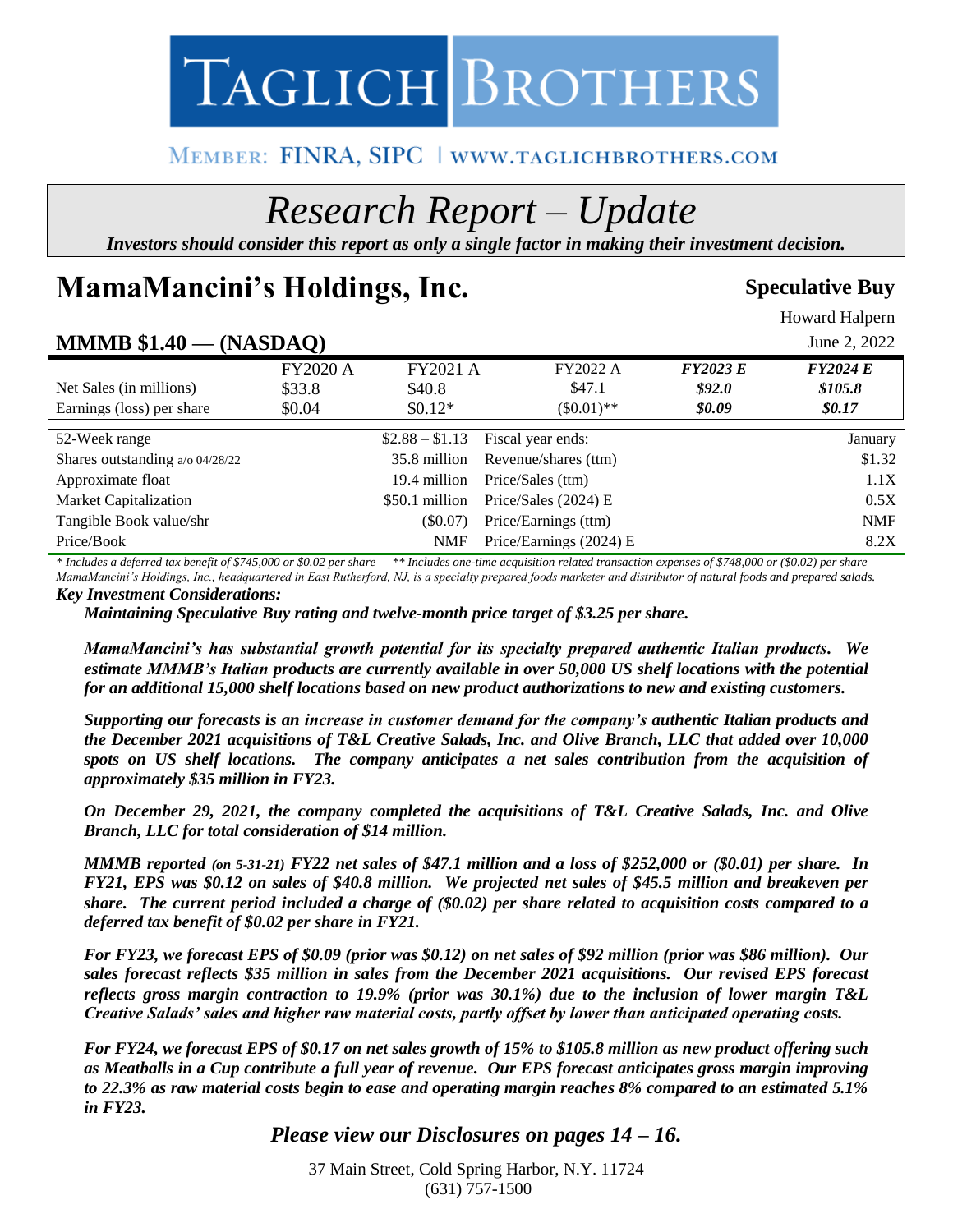### *Appreciation Potential*

**Maintaining Speculative Buy rating and twelve-month price target of \$3.25 per share.** Our rating reflects the substantial growth potential for the company's specialty prepared authentic Italian products. We estimate MMMB's Italian products are available in at least 50,000 US shelf locations, which should grow through our forecast period. Growth should be supported by the company's receipt of new authorizations representing approximately 15,000 new spots on retailer shelves from national accounts, club stores and large regional retailers.

Our rating and forecasts should be supported by the December 2021 acquisitions of T&L Creative Salads, Inc. and Olive Branch, LLC. In FY23, those acquisitions should contribute approximately \$35 million in sales and have a positive impact on operating income through our forecast period. Total consideration paid for the acquisitions was approximately \$14 million from a combination of cash on hand from MMMB, a promissory note to the principals of the companies acquired, and an acquisition related note from M&T Bank.

**Our 12-month price target of \$3.25 per share implies shares could more than double over the next twelve months.** According to finviz (a/o 5/31/22), the average forward P/E multiple for companies in the Packaged and Distribution Food sectors is 22.4X (prior was 30X). The company's forward P/E multiple is 8.2X (prior was 16.7X). We believe investors are likely to accord the sector valuation multiple based on our earnings growth forecast of 88.9% for FY24. We applied a 22.4X (prior was 30X) multiple to our newly established FY24 EPS forecast of \$0.17, discounted for execution risk, to obtain a year-ahead value of approximately \$3.25 per share.

MamaMancini's Holdings, Inc. valuation improvement is contingent upon quarterly net sales growth, expense leverage, cash earnings, and sustained annual profitability. We forecast MMMB to generate operating profits in FY23 and FY24 and produce cash earnings of \$7.3 million in FY24, up from our FY23 cash earnings projection of \$4.4 million. The company had cash earnings of \$797,000 in FY22.

**In our view this stock is suitable for risk-tolerant investors.** Net sales growth and reaching our earnings expectations for FY23/24 will depend on MMMB successfully increasing its penetration of supermarket locations and shelf placements, as well as continuing programs to increase operating efficiencies at its manufacturing facility and managing and leveraging the operations of acquisitions.

#### *Overview*

MamaMancini's Holdings, Inc., headquartered in East Rutherford, New Jersey, is a specialty prepared foods marketer and distributor of all natural, authentic Italian meatballs that contain beef, turkey, chicken, and pork combined with its homemade slow cooked Italian sauce. Additional major product categories produced and sold by the company include Italian style meatloaf, stuffed pepper filling kits, chicken parmigiana stuffed meatballs, beef and turkey parmigiana meat loaves, slow cooked marinara sauce, and gluten free slow cooked Italian style sauce and meatballs (beef and turkey). New products that have become best sellers include ready to serve dinners and singlesize pasta bowls. Entering FY23, the company has 29 different product offerings that are packaged in different sized retail and bulk packages and sold to food retailers and food distributors. The company intends to fully launch in 2H23 a meals-for-one product line that will include spaghetti and meatballs, chicken parmesan, chicken fettuccine alfredo, and sausage with pepper and onions in microwaveable 14 ounce trays.

The company's all natural products contain a minimum number of ingredients and are generally derived from the original recipes of Anna "Mama" Mancini. The products are aimed at appealing to health-conscious consumers who seek to avoid artificial flavors, synthetic colors and preservatives that are used in many conventional packaged foods. Dan Dougherty, the grandson of Anna 'Mama' Mancini, founded the company. Mama's recipes arrived in the US when she immigrated from Bari, Italy to Bay Ridge, Brooklyn in 1921. Her grandson developed the company's line of all natural specialty prepared, frozen and refrigerated foods that include beef, turkey, chicken and pork meatballs, all with slow cooked Italian sauce from her recipes. A trademark of the company's offerings is that they are produced with as few ingredients as possible in order to appeal to health-conscious consumers seeking to avoid artificial flavors, synthetic colors and preservatives.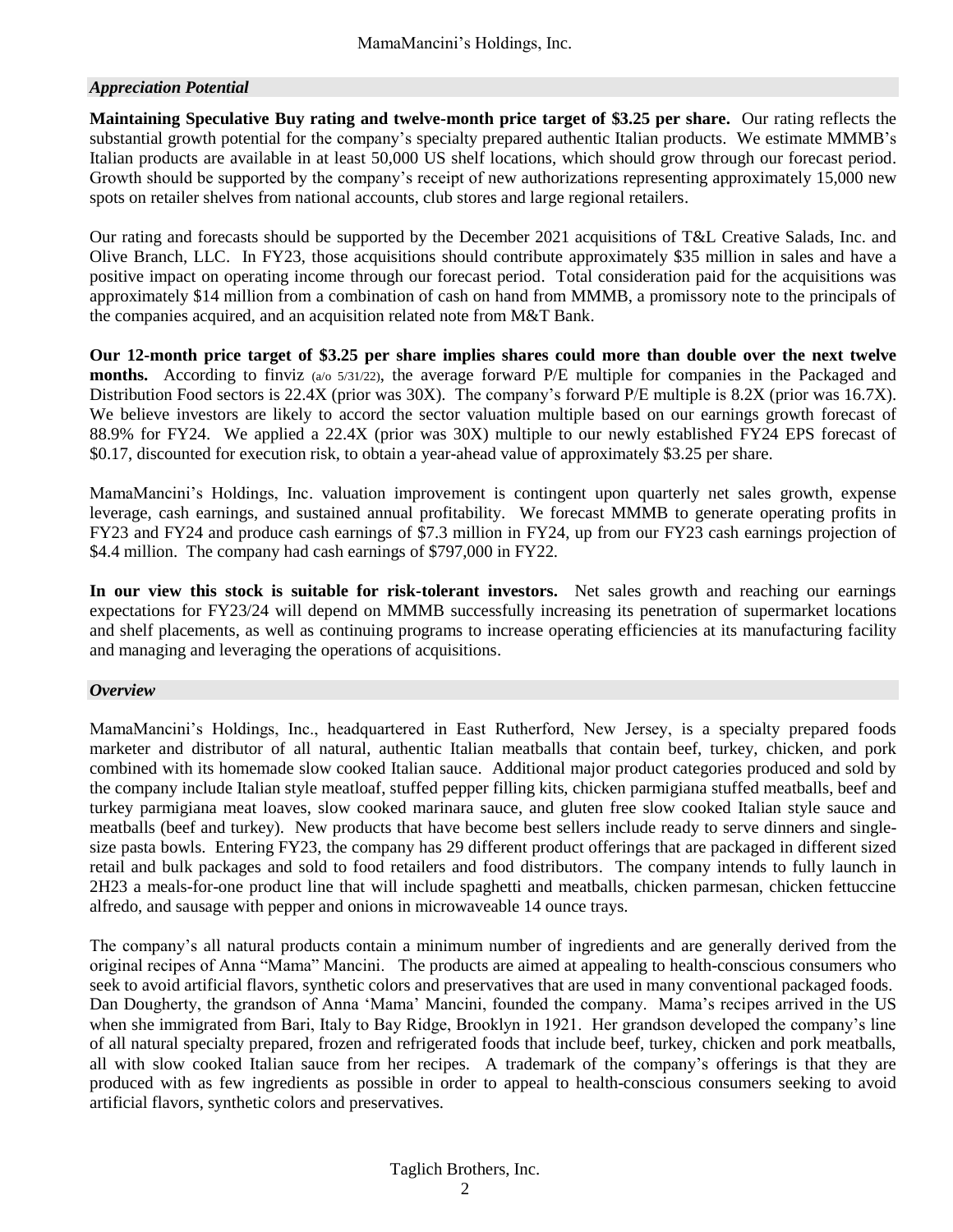On December 29, 2021, MMMB made two acquisitions, T&L Creative Salads, Inc. and Olive Branch, LLC. T&L Creative Salads offers its customers a line of chicken products, including grilled and breaded chicken breasts, chicken strips, as well as a kosher salad line. Their offerings should be expanded into MMMB's national network of retailers and Club Stores. T&L Creative Salads, through their safe quality food level 2 certified USDA facility located in Farmingdale, New York, offers salads and prepared products to over 250 delis, bagel shops, smaller retail accounts and food distributors in the New York metropolitan area.

Olive Branch sells olives, olive mixes, and savory products to a limited number of large retail customers, primarily in pre-packaged containers. Olive Branch products are manufactured at the same facility as T&L in Farmingdale, NY.

#### *Product Distribution Growth*

The Food Marketing Institute (FMI) estimates there are 38,300 supermarket locations in the US. Adding in the number of US club stores, locations selling groceries approximates 40,000 in the US.

Distribution for the company's products includes supermarkets and mass-market club store retailers, such as Sam's Club. The company's products are sold in multiple places within a supermarket, but primarily in the fresh prepared food



section, which is typically located along the perimeter of a retail or grocery location. MamaMancinis distributes (see picture above – April 2022 presentation) to retail and grocery locations, with Publix, Stop n Shop/Giant, Sam's Club and BJs locations fully penetrated. Six other supermarket stores still have significant growth opportunities in terms of location expansion. The company's aim is to develop merchandising and distribution programs with new customers such as Target (approximately 1,800 locations) and obtain full year round distribution with existing club store customers such as Costco and Sam's Club. The revenue potential could be as much as \$25 million annually if the company were to obtain full year-round distribution at Costco stores in the US. Currently, the company has limited but growing distribution in US Costco locations.

Entering FY23, the acquisitions of T&L Creative Salads and Olive Branch provide MMMB with 3,000 brand new locations and over 10,000 spots on retailer shelves. Also, MMMB secured new authorizations and shipments of products into national and regional food retailers, club stores, and a distributor to a major European airline carrier, as well as the addition of T&L Creative Salads products into its existing relationships with Sam's Club.

The company aims to expand sales and deliver more products within several areas frequented by consumers within the supermarket. The areas of growth include fresh packaged meat, fresh prepared meals, hot bars, cold bars in delis, and sandwich sections of supermarkets.

Due to the COVID-19 pandemic environment, the company continues to have unanticipated delays in entering the food service and alternate market channels, which could double its market size opportunity. The company anticipates that during 2H23 significant strides should be made to enter colleges, universities, and convenient stores in the US with certain product offerings like meatballs in a cup, pasta bowels, and non-beef meat offerings.

#### *Industry Dynamics*

Consumer surveys, industry trends, and market growth indicate MamaMancini's product offerings are positioned for profitable growth through our forecast period. Consumer surveys funded by the Beef Checkoff (a producer-funded marketing and research program) show that 34.1% of consumers surveyed indicated their favorite sauce and style of meatballs is Italian meatballs with marinara sauce with 42.9% preferring 100% beef meatballs, and 57.3% willing to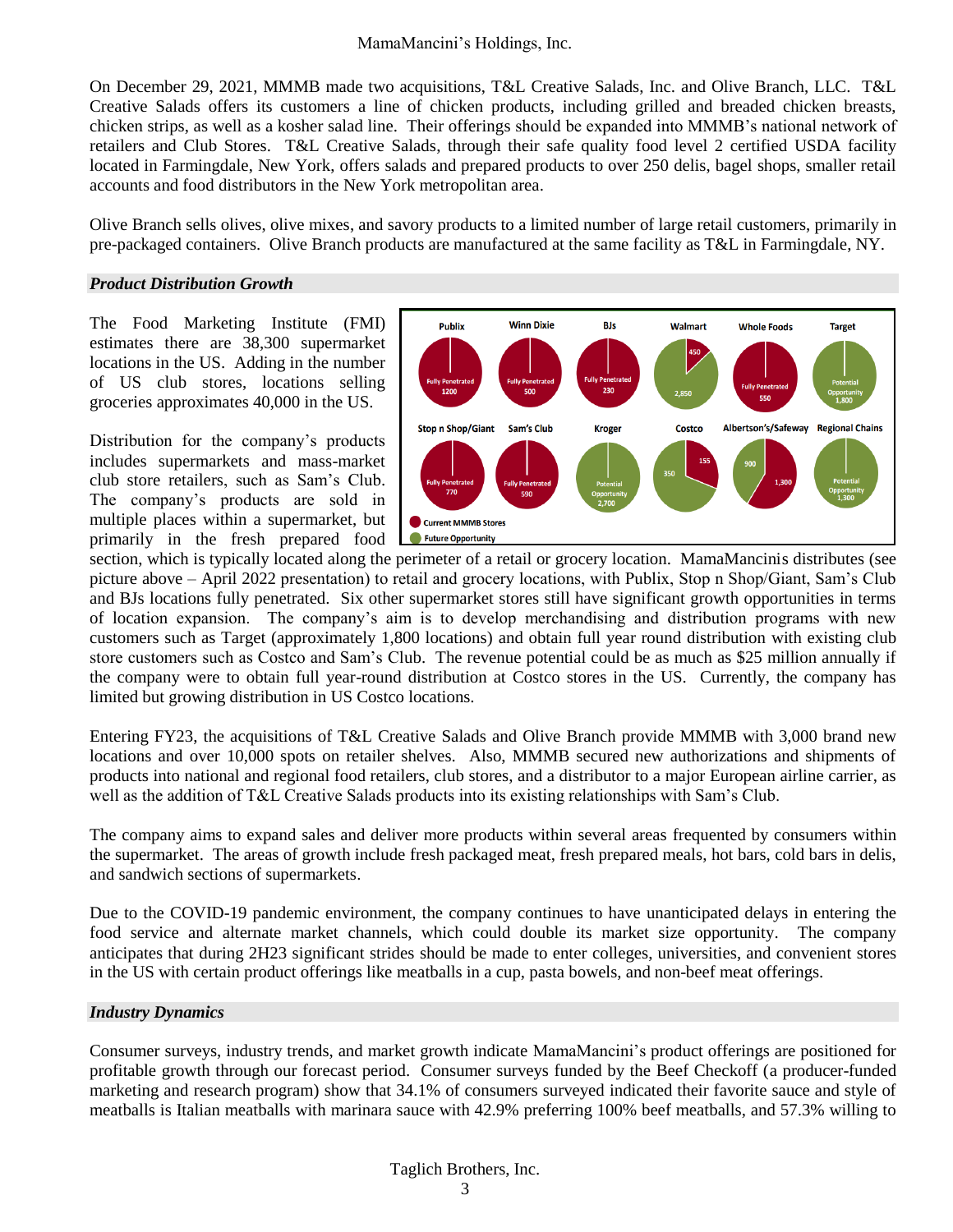buy frozen cooked or ready-to-cook meatballs from the meat department. Approximately 61.6% still prefer to make

their own meatballs from fresh ground meat.

The market for the company's specialty and prepared foods offerings of authentic Italian meatballs includes several perimeter sections of a supermarket, including deli-prepared foods, refrigerated meal kits, and the specialty section of the meat department such as the fresh hot bar (see chart at right – data from April 2022 company presentation).

In April 2022, The Business Research Company (a market research and intelligence company) published a report indicating that the global specialty foods



market should grow 7.1% to an estimated \$170.2 billion in 2022 from \$158.9 billion in 2021. By 2026, the global market is estimated to reach \$224.9 billion. Overall growth should be driven by younger people preferring at-home and healthy meals coupled with growing interest in having nutritious food for a healthy lifestyle is increasing the demand for specialty foods. According to Specialty Foods Association, they are twice as likely to plan at-home meals and give high preferences for specialty products to create interesting and healthy eating experiences.

In December 2021, IBISWorld estimated the supermarkets and grocery stores industry will grow 1.5% annually to

\$814.4 billion in 2026 from an estimated \$756.6 billion in 2020. Supermarket growth will be sustained as per capita disposable income increases and consumers continue shifting to premium, organic and all-



natural brands, as well as price increases due to inflationary pressures. If the market share holds (see product segmentation table above), fresh and frozen meats should reach \$110.8 billion in 2026, up from \$102.9 billion in 2021.

#### *Projections*

#### *Basis of Forecast*

Our forecasts reflect the two December 2021 acquisitions contributing at least \$35 million to net sales in FY23 with growth from additional customers occurring in FY24. Core MMMB growth should occur through securing recurring customer sales of products sold on QVC, the introduction of new products such as meatballs in a cup and pasta bowls, as well as new product line such as meals-for-one that will include spaghetti and meatballs, chicken parmesan, chicken fettuccine alfredo, and sausage with pepper and onions in microwaveable 14 ounce trays.

We anticipate product shelf placements on retail and grocery store shelves and deli departments increasing through FY24 stemming from the company's ability to expand into new retail and grocery locations from new and existing customers, as well as utilizing its brokers to develop merchandising strategies to expand the scope of business within existing supermarket and club store locations.

Our forecast reflects new product authorizations that could see 15,000 new spots for the company's products on retailer shelves from national accounts, club stores and large regional retailers.

We project FY23 gross margin of 19.9%, down from 25.2% in FY22 due to the lower gross margin profile of the company's two December 2021 acquisitions and the inflationary pressures on raw material and packaging costs, as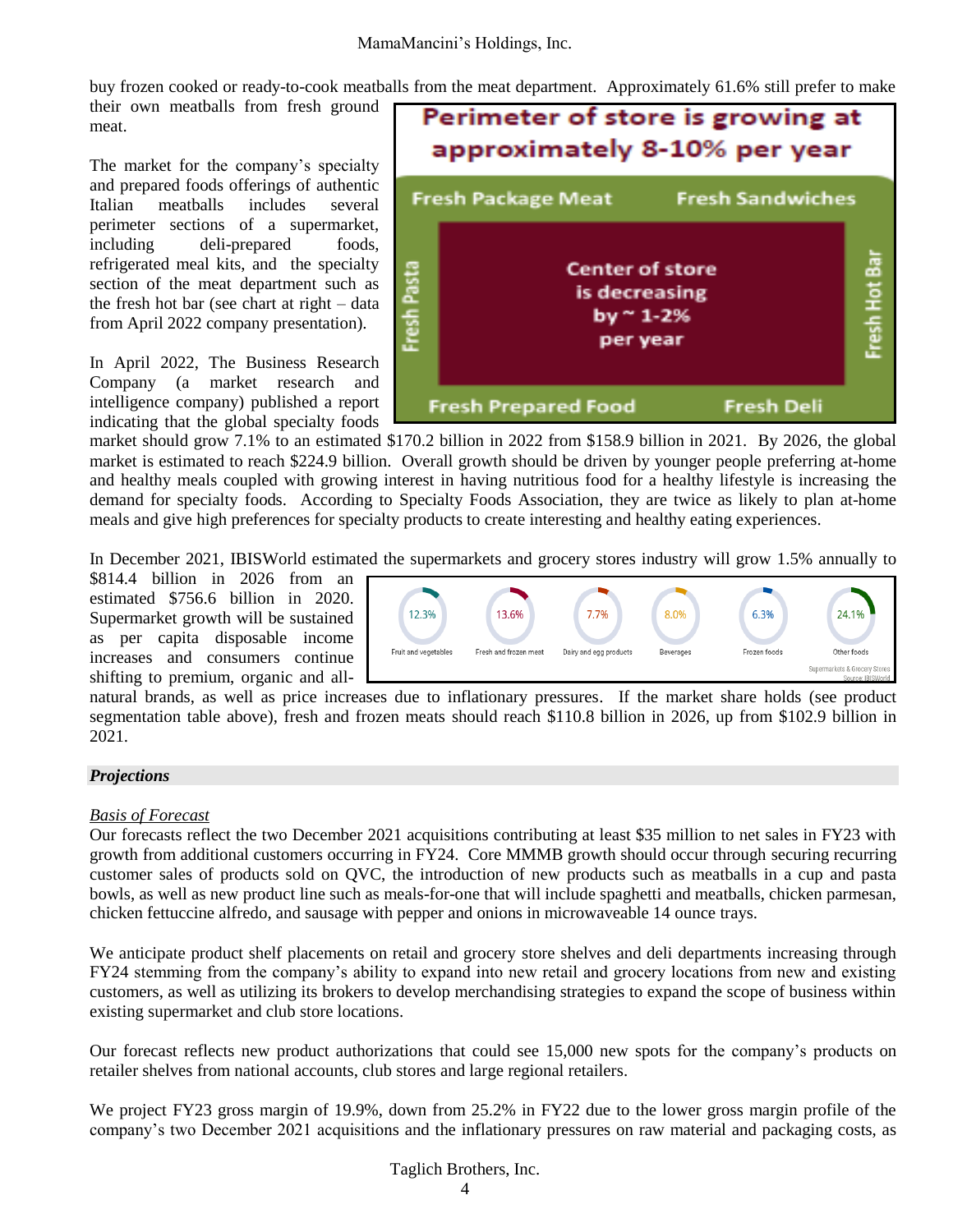well as significantly higher in-bound freight costs. In FY24, we project gross margin improving to 22.3% as inflationary pressures stabilize and price increases cycle through the company's existing customers.

While the acquisitions of T&L Creative Salads, Inc. and Olive Branch, LLC have lower gross margin profiles, they should be partly offset by a lower operating expense profile. We forecast the company should achieve sustained net income from ongoing programs initiated by the company to continually achieve streamlined operations in order to maximize operating leverage and a full year contribution from the accretive operations of the two acquisitions. We anticipate operating expense margin decreasing to 14.3% in FY24 from an estimated 14.8% in FY23. Operating margin should reach 8% in FY24 compared to an estimated 5.1% in FY23.

At January 31, 2022 the company had federal and state tax loss carry forwards of approximately \$5.4 million and \$10 million, respectively. We anticipate that the company should exhaust its federal tax loss carry forwards during our forecast period. The company began recording income tax expense starting in 1Q22 and our forecast anticipates MMMB is likely to record income tax expense at approximately a 25.6% rate through FY24.

#### *Operations – FY23*

We project net sales growth of 95.4% to \$92 million (\$86 million previously) due primarily to the acquisitions T&L Creative Salads, Inc. and Olive Branch, LLC in 4Q22 and an increase in shelf placements and shipping volumes to new and existing customers stemming from new authorizations in FY22, as well as an initial sales contribution in 2H23 from shipments of its new meals-for-one product line and meatballs in a cup to two initial convenience store customers.

We project gross profit increasing 54.3% to \$18.3 million from \$11.9 million in FY22 driven by net sales growth, partly offset by gross margin compression to 19.9% from 25.2% in FY22 reflecting higher raw material, packaging, and inbound freight costs and the lower gross margin profile from the two December 2021 acquisitions. We project operating profits of \$4.7 million from \$83,000 in FY22 due to net sales growth and operating expense margin improving to 14.8% from 23.4% in FY22 (excludes a charge of \$749,000 in one-time acquisition costs).

We anticipate operating expenses increasing 23.6% to \$13.6 million from \$11.4 million (excludes a charge of \$749,000 in one-time acquisition costs). The increase reflects G&A expense of approximately \$13.4 million compared to \$10.9 million (excluding items) in FY22. G&A expense should increase to support net sales growth driven by product placement programs to new and existing customers. We project an operating margin of 5.1% vs. 0.2%.

Non-operating expense should approximate \$460,000 (interest expense) compared to an expense of \$38,000 (interest expense was \$73,000). The increase in interest expense reflects higher debt balances stemming from the December 2021 acquisitions of T&L Creative Salads and Olive Branch.

We project net income of \$3.1 million or \$0.09 per share, after approximately \$1.1 million of income tax expense (an estimated rate of 25.6%). We previously projected net income of \$4.2 million or \$0.12 per share, after approximately \$1.4 million of income tax expense (an estimated rate of 25.6%).

#### *Finances*

For FY23, we project cash earnings of \$4.4 million and a decrease in working capital of \$109,000. Cash from operations of \$4.5 million is likely to cover capital expenditures, capital lease payments, and repayment of debt increasing cash by \$813,000 to \$1.7 million at January 31, 2023.

#### *Operations – FY24*

We project net sales growth of 15% to \$105.8 million due primarily an increase in shelf placements and shipping volumes to new and existing customers stemming from new authorizations, as well as a full year of sales contribution from shipments of its meals-for-one product line and meatballs in a cup that was fully launched in 2H23.

We project gross profit increasing 24.8% to \$23.6 million from an estimated \$18.3 million in FY23 driven by net sales growth and gross margin expansion to 22.3% from an estimated 19.9% in FY23, reflecting inflationary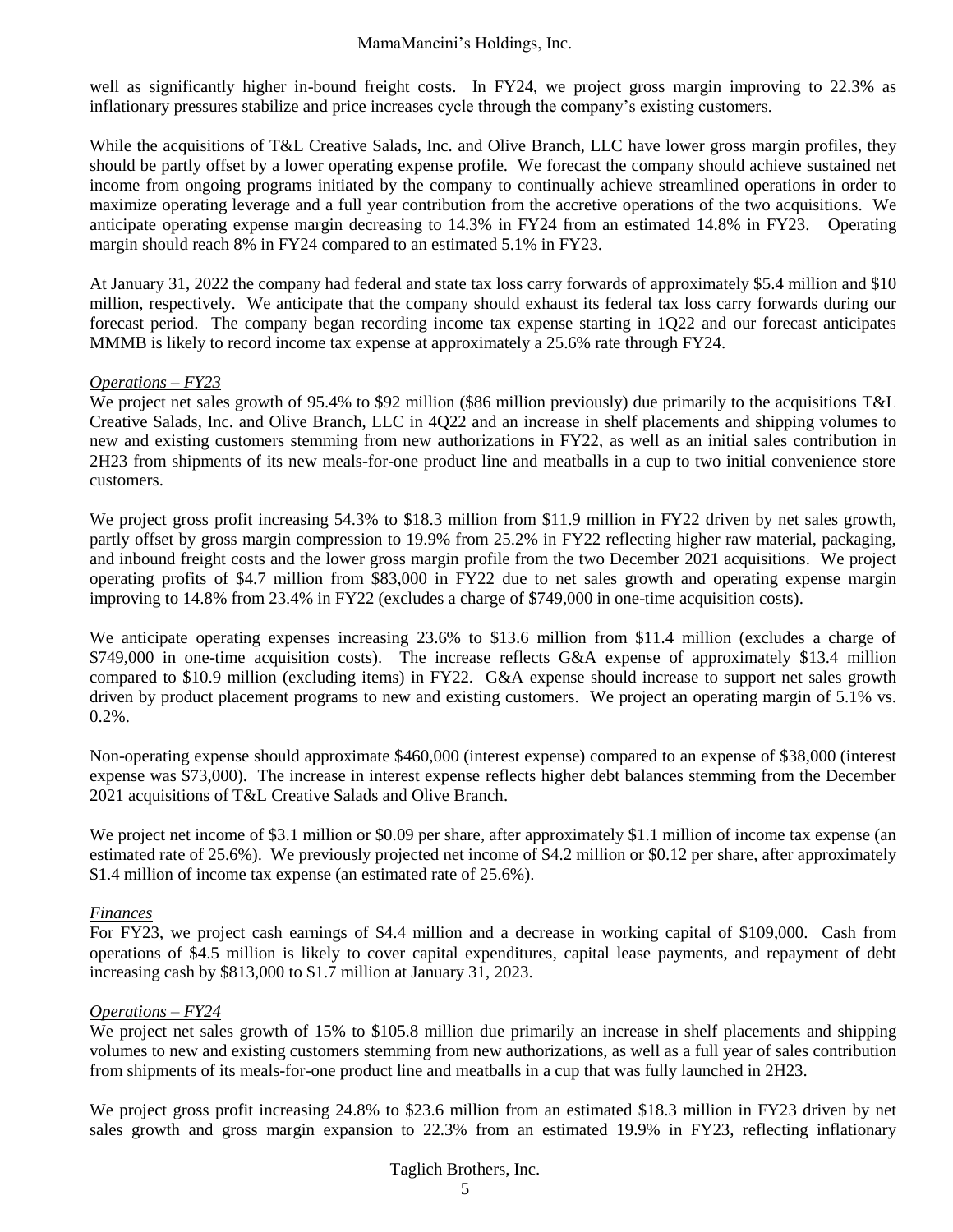pressures stabilizing and price increases cycling through the company's existing customers, as well as purchasing synergies stemming from the 4Q22 acquisitions. We project operating profits of \$8.5 million from an estimated \$4.7 million in FY23 due to net sales growth, gross margin improvement, and operating margin improving to 8% from an estimated 5.1% in FY23.

We anticipate operating expenses increasing 11% to \$15.1 million from an estimated \$13.6 million in FY23. The increase reflects G&A expense of approximately \$14.9 million compared to an estimated \$13.4 million in FY23. G&A expense should increase to support sales growth.

Interest expense should decrease to \$340,000 compared to interest expense of \$460,000 in FY23 due primarily to lower average debt balances.

We project net income of \$6.1 million or \$0.17 per share, after approximately \$2.1 million of income tax expense (an estimated rate of 25.6%). Our forecast reflects the company achieving its stated goal of 8% operating margin.

#### *Finances*

For FY24, we project cash earnings of \$7.3 million and an increase in working capital of \$1.8 million. Cash from operations of \$5.4 million is likely to cover capital expenditures, capital lease payments, and repayment of debt, increasing cash by \$1.7 million to \$3.3 million at January 31, 2024.

#### *FY22 and 4Q22 Results*

#### FY22

Net sales increased 15.5% to \$47.1 million from \$40.8 million in FY21. The increase in net sales was due primarily to the company establishing a greater balance of major customer volumes across a portfolio of both national and large regional grocery chains and club stores. The December 2021 acquisitions contributed nearly \$3.4 million to net sales.

Gross profit decreased 6.9% to \$11.9 million reflecting gross margin contraction to 25.2% from 31.3% in the yearago period. Gross margin compression stems from increases in raw material and packaging costs, as well as significantly higher in-bound freight costs.

Operating expenses (primarily consisting of G&A expenses) increased 27.1% to nearly \$11.8 million (includes \$749,000 in acquisition related costs) compared to \$9.3 million in FY21. R&D expenses were \$121,000 compared to \$111,000 in FY21. Higher operating costs stem from increases in postage and freight costs of nearly \$1.1 million reflecting increased finished goods transportation rate increases and fuel surcharges, as well as an increase in QVC handling charges. Additional increases in operating expenses include commissions increasing by \$143,000 due to higher sales and greater OVC sales that carries a higher commission, a nearly \$149,000 increase in director fees due to an increase in the number of directors as well as one additional shareholder meeting compared to last year, and a nearly \$110,000 increase in insurance reflecting higher premiums and additional coverage for the acquisitions of T&L Creative Salads, Inc. and Olive Branch LLC.

The company reported operating income of \$83,000 compared to \$3.5 million last year. The reduction reflects operating margin expense increasing to 25% from 22.7% in FY21 and gross margin compression, partly offset by net sales growth. Operating margin was 0.2%, down from 8.5% in FY21.

Non-operating expense was \$38,000 compared to \$156,000 in FY21. The current period consisted of \$73,000 in interest expense and \$2,000 from amortization of debt discount, as well as other income of \$38,000. In FY21, interest expense was \$138,000 and amortization of debt discount was \$18,000.

The net loss was \$252,000 or (\$0.01) per share after recording income tax expense of \$296,000 compared to income of \$4.1 million or \$0.12 per share after an income tax benefit of \$745,000. We projected net income of \$58,000 or breakeven per share on sales of \$45.5 million.

#### Taglich Brothers, Inc.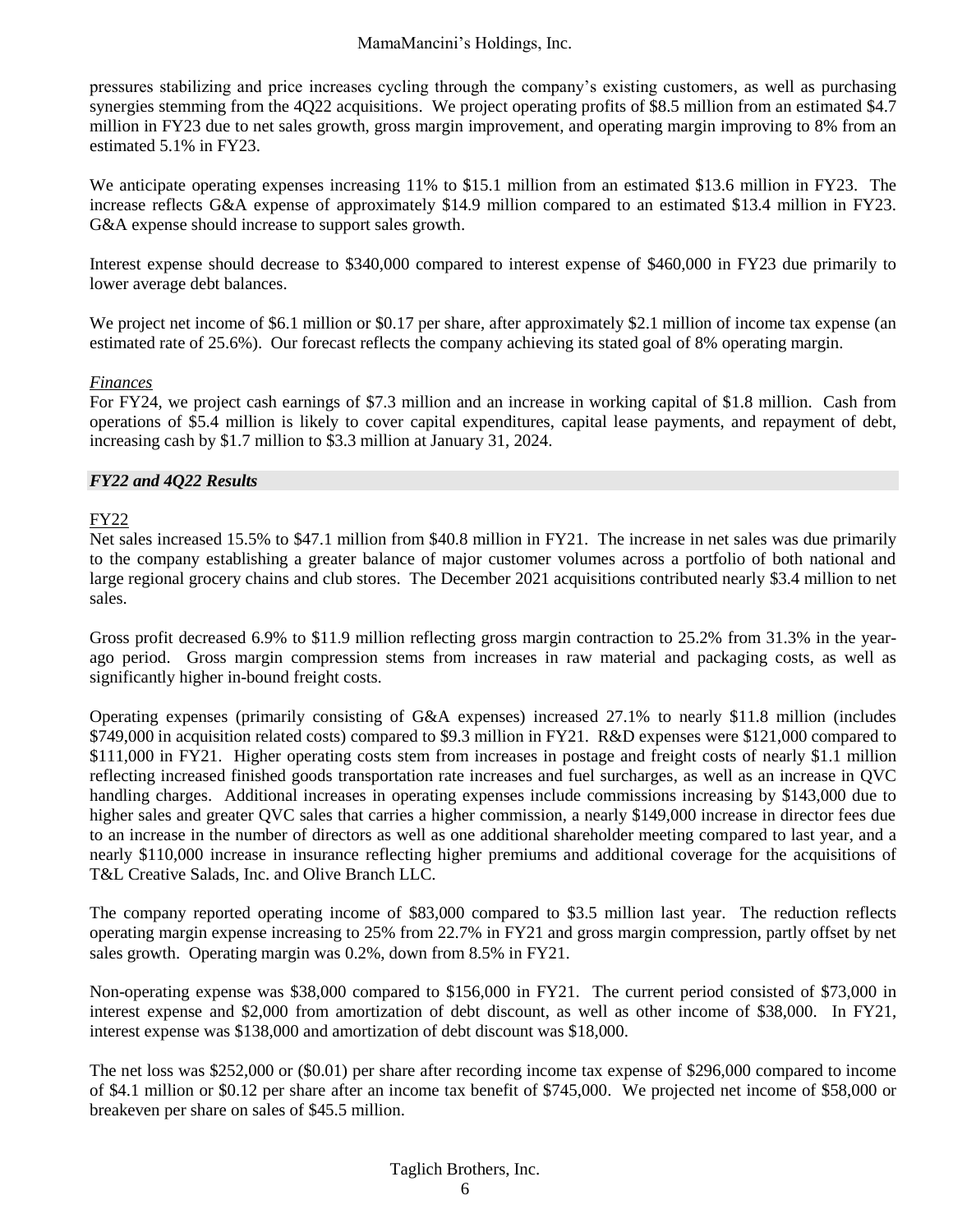#### 4Q22

Net sales increased 38.6% to \$13.9 million from \$10 million in 4Q21. The increase in net sales was due primarily to the nearly \$3.4 million contribution from the December 2021 acquisitions.

Gross profit decreased 17.1% to \$2.4 million from \$3.3 million in the year-ago period due primarily to gross margin contraction to 17.4% from 32.9% in the year-ago period. Gross margin compression stems from sharp increases in raw material and packaging costs, as well as significantly higher in-bound freight costs.

Operating expenses increased 58.1% to nearly \$3.8 million compared to \$2.4 million in the year-ago period. Higher operating costs stem from increases in postage and freight costs, commission and payroll and related expenses, a onetime expense related to NASDAQ up-listing costs and acquisition related expenses, as well as increased director fees.

The company reported an operating loss of \$1.4 million (includes one-time acquisition related expenses of \$748,000) compared to operating income of \$908,000 in the year-ago period. The swing to an operating loss reflects gross margin contraction and operating margin expense increasing to 27.2% from 23.8% in 4Q21, partly offset by net sales growth.

Non-operating expense was \$49,000 compared to income of \$34,000.

Net loss was \$1.3 million or (\$0.04) per share after recording an income tax benefit of \$95,000 compared to income of \$1.7 million or \$0.05 per share after recording an income tax benefit of \$745,000.

#### *Finances*

In FY22, cash earnings of \$797,000 and a decrease in working capital of \$113,000 resulted in cash from operations of \$910,000. Cash from operations and borrowings did not cover capital expenditures, payment to acquire T&L Creative Salads and Olive Branch, and the repayment of capital lease obligations. Cash decreased \$2.3 million to \$851,000 at January 31, 2022.

#### *Capital Structure*

On January 4, 2019, the company arranged a \$3.5 million working capital line of credit with M&T Bank at LIBOR plus four points with a two year expiration. On January 29, 2020, the facility was amended to increase the total available balance to \$4 million and extend the maturity date to June 30, 2022. On June 11, 2021, the facility was amended to increase the total available balance to \$4.5 million, as well as extend the maturity date to June 30, 2023. Advances under this new line of credit are limited to 80% of eligible accounts receivable and 50% of eligible inventory. The financing is supported by a first priority security interest in all of the company's business assets and is further subject to financial covenants and a limited guaranty by the company's CEO. At January 31, 2022, the outstanding balance was \$765,000 and due to the losses incurred in 4Q22 the financial covenants were waived by the bank.

On August 30, 2021, MMMB announced it secured an expanded credit facility with M&T bank in the amount of \$10.5 million for the purpose of acquisition financing at an interest rate of 3.5% above one-day LIBOR. On December 29, 2021, the company entered into a \$7.5 million term loan that matures on January 17, 2027.

On December 29, 2021, upon closing of the acquisitions, the company executed a \$3 million promissory note. The 3.5% promissory note requires annual principal payments of \$750,000 payable on each anniversary of the closing. As of January 31, 2022, the outstanding balance under the note was \$3 million.

#### *Competition*

MamaMancini's meatballs are sold within the gourmet and specialty pre-packaged food industry which has competitors specializing in global cuisine. The company competes in the niche Italian specialty market segment. Competition in this segment can be based on product quality, price and brand identification. The company aims to become an aggressive marketer and provide quality assurance programs that have the potential to drive consumer support and high value perceptions of its product offerings. Competitors within this industry include Quaker Maid,

### Taglich Brothers, Inc.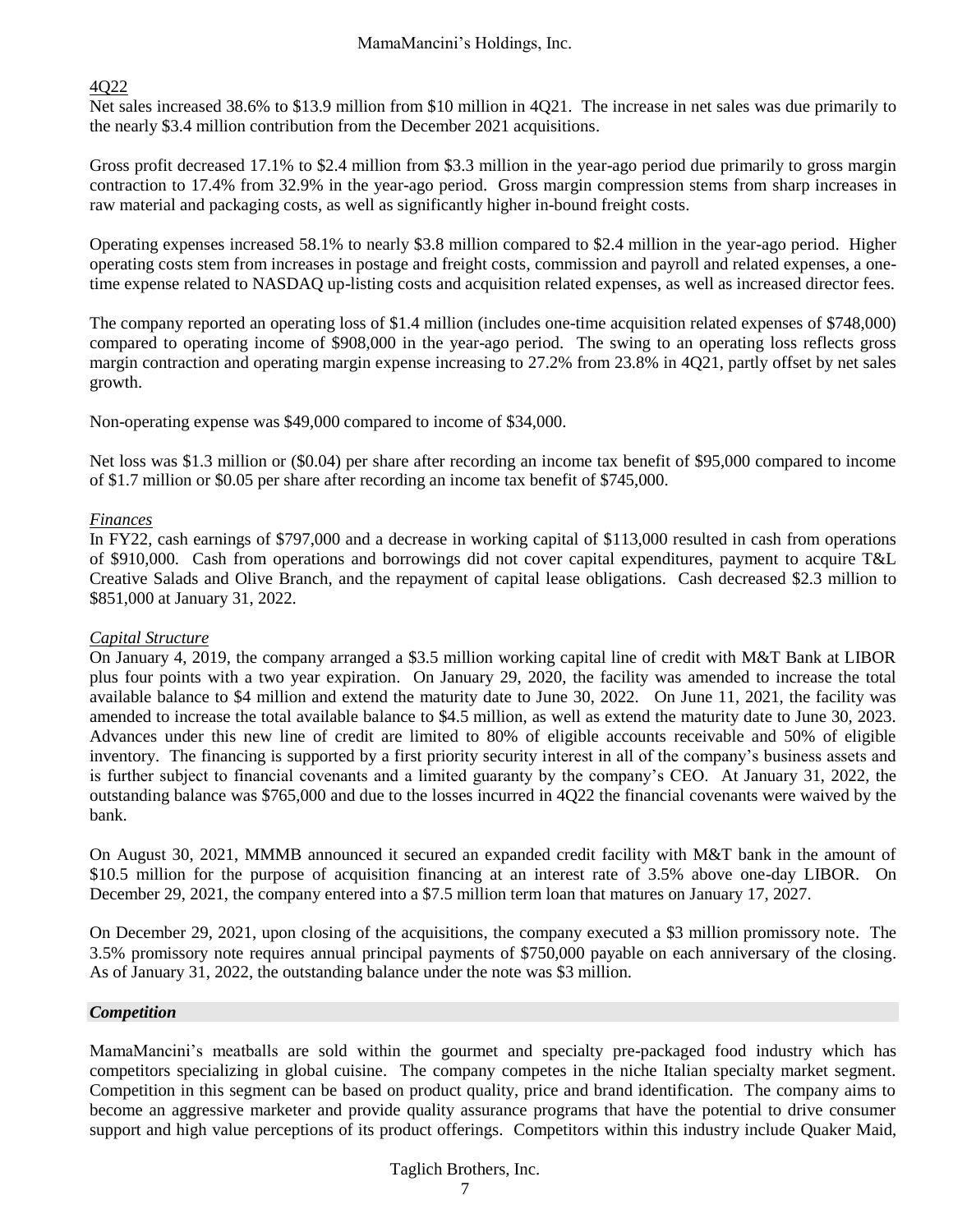Philly-Gourmet Meat Company, Hormel, Rosina Company, Inc., Casa Di Bertacchi, Inc., Farm Rich, Inc., Mama Lucia, and Buona Vita, Inc.

On a broader basis, MamaMancini's has the potential to compete against national and regional producers of meat and protein sources such as beef, chicken, pork, turkey, fish, peanut butter, and whey. National competition could come from Tyson Foods, Inc., Smithfield Foods, Inc., as well as ConAgra Foods, Inc., Cargill, Inc. and Butterball, LLC.

#### *Risks*

In our view, these are the principal risks underlying the stock:

#### Customer Concentration

In FY22 (ended January 31, 2022), MMMB's three largest customers accounted for approximately 58% of gross sales compared to two customers accounting for 54% of gross sales in the year-ago period. MMMB does not have long-term contracts with its principal customers, which if lost, could diminish future sales. In FY22, three customers accounted for approximately 28% of total gross outstanding receivables compared to two customers accounting for 37% in FY21.

#### Regulation

The company's food products manufactured at its plant are subject to extensive regulation by the US Food and Drug Administration (FDA), the US Department of Agriculture (USDA) and other national, state, and local authorities. If these regulators change regulations at some point in the future, or should MMMB change its existing recipes to include ingredients that do not meet regulation standards, the company's operations could be adversely affected.

#### Food Safety

MMMB's products are subject to numerous food safety and other laws and regulations regarding the manufacturing, marketing, and distribution of food products, as well as if those products cause injury or illness to consumers. The company's manufacturing operations are certified in the Safe Quality Food Program. These standards are integrated food safety and quality management protocols designed specifically for the food sector and offer a comprehensive methodology to manage food safety and quality simultaneously. The certification provides an independent and external validation that a product, process or service complies with applicable regulations and standards.

#### Global Pandemic

A potential disruption of US economic conditions lies in the global spread of COVID-19 that could cause supply chain issues for MMMB which could adversely impact corporate operating results. Production could be materially adversely affected if inputs become scarce or prices of beef, chicken, turkey, packaging materials, and transportation increase at a faster rate than can be passed along to its retail customers. Overall, uncertainties surrounding the pandemic could have a material adverse effect on the financial condition and/or results of the company's operations.

#### Integration of Acquisitions

The company acquired two companies in December 2021 (4Q22) and the successful integration of those operations will be key to the company's overall sales and operating income growth. Future acquisitions could involve substantial investment of funds or financings, as well as resulting in related expenses and also the potential to either dilute the interests of existing shareholders or result in the issuance or assumption of debt. Future acquisitions may require management's time and effort to generate revenues and operating profits that could take away from existing operations.

#### Internal Controls

At January 31, 2022, the company identified material weaknesses in its internal controls. The company identified that it lacked sufficient accounting staff to appropriately segregate duties and leverage decision makers to consolidate new entities and complete timely reporting of financial data and did not have sufficient orientation and experience with its new ERP systems platform that hindered productivity and required additional supervision delaying timely reporting of financial statements. To remediate the weaknesses the company intends to recruit a corporate controller with associated staff and retain third party ERP systems expertise.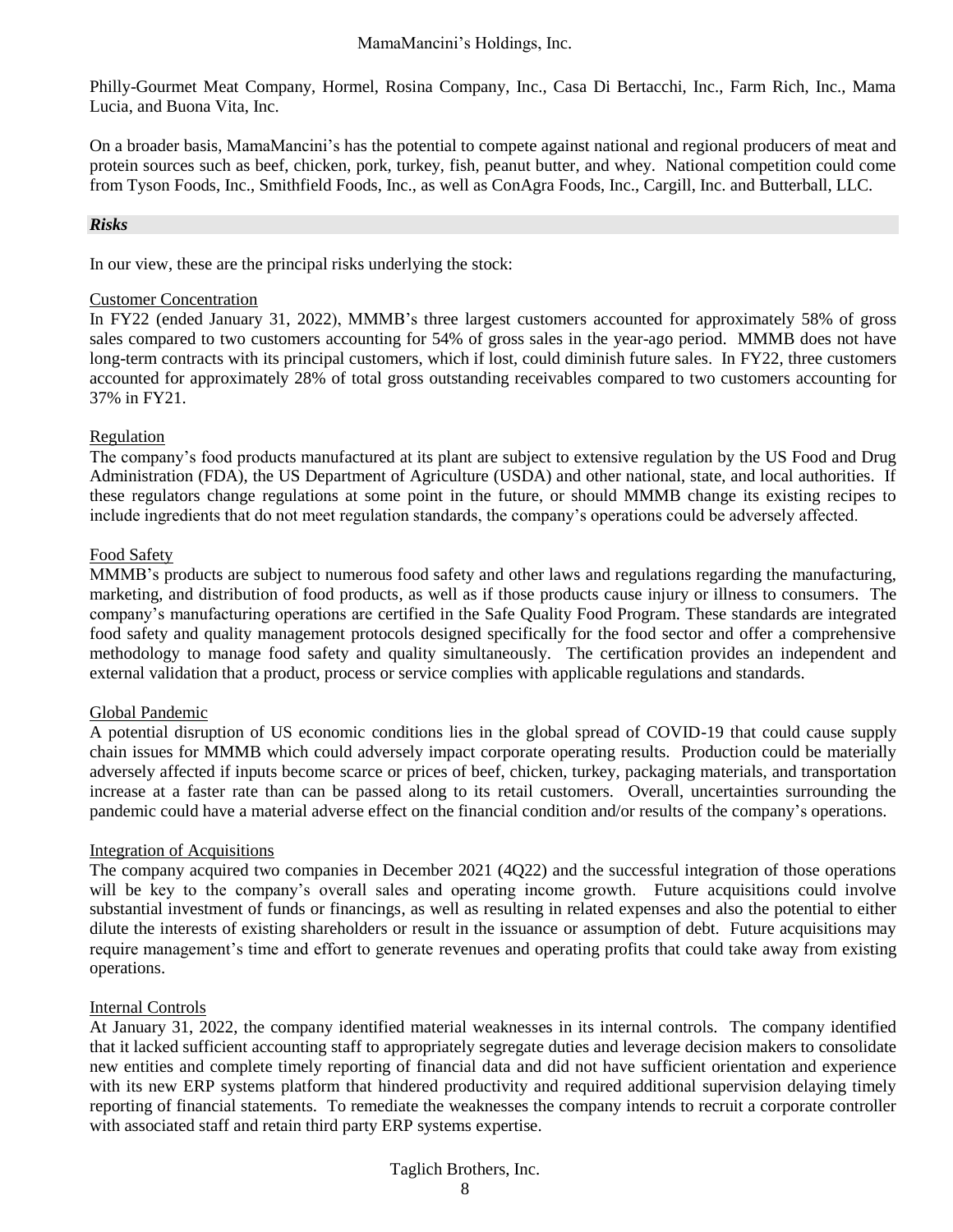#### Shareholder Control

Officers and directors collectively own nearly 51.5% of the outstanding voting stock (as of the SEC filing in May 2022). This group could potentially greatly influence the outcome of matters requiring stockholder approval. These decisions may or may not be in the best interests of the other shareholders.

#### Miscellaneous Risk

The company's financial results and equity values are subject to other risks and uncertainties, including competition, operations, financial markets, regulatory risk, and/or other events. These risks may cause actual results to differ from expected results.

#### Trading Volume

Over the last three-months to June 1, 2022, average daily volume was approximately 40,000 shares. The company has a float of 19.4 million shares and 35.8 million outstanding shares.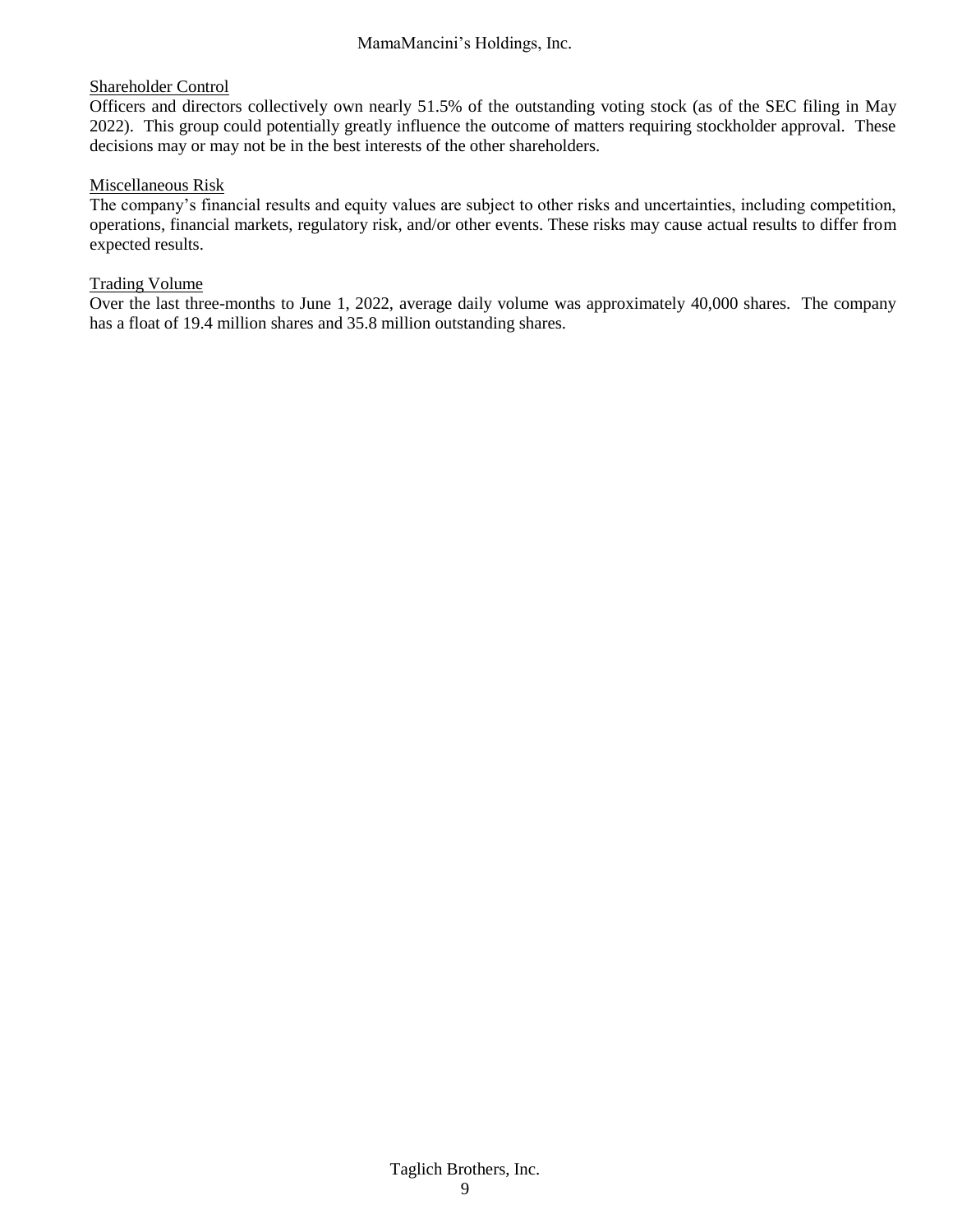#### MamaMancini's Holdings, Inc. Consolidated Balance Sheets – Ending January 31 FY2020 – FY2024E (in thousands)

| <b>ASSETS</b><br>Current assets:<br>\$<br>3,191<br>394<br>\$<br>\$<br>Cash<br>3,728<br>3,974<br>7,628<br>Accounts receivable, net<br>Other receivable<br>Inventories<br>1,195<br>2,891<br>1,246<br>Prepaid expenses<br>252<br>520 | 851<br>\$<br>1,663<br>6,116<br>4,336<br>269<br>300<br>12,415<br>3,700<br>1,900 | \$<br>3,321<br>6,068<br>5,874<br>500<br>15,763<br>3,750 |
|-----------------------------------------------------------------------------------------------------------------------------------------------------------------------------------------------------------------------------------|--------------------------------------------------------------------------------|---------------------------------------------------------|
|                                                                                                                                                                                                                                   |                                                                                |                                                         |
|                                                                                                                                                                                                                                   |                                                                                |                                                         |
|                                                                                                                                                                                                                                   |                                                                                |                                                         |
|                                                                                                                                                                                                                                   |                                                                                |                                                         |
|                                                                                                                                                                                                                                   |                                                                                |                                                         |
|                                                                                                                                                                                                                                   |                                                                                |                                                         |
|                                                                                                                                                                                                                                   |                                                                                |                                                         |
| 8,879<br><b>Total current assets</b><br>5,620<br>11,638                                                                                                                                                                           |                                                                                |                                                         |
| 2,964<br>3,679<br>Property and equipment plus deposits, net includes deposit on machinery<br>2,806                                                                                                                                |                                                                                |                                                         |
| Intangibles<br>88<br>1,985                                                                                                                                                                                                        |                                                                                | 1,800                                                   |
| Goodwill<br>8,633<br>$\overline{a}$                                                                                                                                                                                               | 8,633                                                                          | 8,633                                                   |
| 3,596<br>Operating lease right of use assets, net<br>1,491<br>1,352                                                                                                                                                               | 3,916                                                                          | 4,000                                                   |
| 745<br>Deferred tax asset, net                                                                                                                                                                                                    | 489<br>489                                                                     | 489                                                     |
| $20\,$<br>Deposits and Debt issuance costs, net<br>20                                                                                                                                                                             | 12<br>12                                                                       | 20                                                      |
| <b>Total assets</b><br>30,032<br>\$<br>9,937<br>14,048<br>\$<br>\$                                                                                                                                                                | 31,065<br>\$                                                                   | 34,455<br>\$                                            |
| <b>LIABILITIES AND STOCKHOLDERS' EQUITY</b>                                                                                                                                                                                       |                                                                                |                                                         |
| Current liabilities:                                                                                                                                                                                                              |                                                                                |                                                         |
| Accounts payable and accrued expenses<br>3,553<br>3,707<br>6,479                                                                                                                                                                  | 6,552                                                                          | 6,396                                                   |
| Finance leases payable<br>191<br>105                                                                                                                                                                                              | 218<br>218                                                                     | 218                                                     |
| Line of credit                                                                                                                                                                                                                    |                                                                                |                                                         |
| Term loan<br>424<br>1,235                                                                                                                                                                                                         | 1,500                                                                          | 1,500                                                   |
| 148<br>Operating lease liability<br>127                                                                                                                                                                                           | 293<br>293                                                                     | 293                                                     |
| Promissory note - related party                                                                                                                                                                                                   | 760<br>760                                                                     | 760                                                     |
| <b>Total current liabilities</b><br>4,208<br>4,045<br>8,985                                                                                                                                                                       | 9,323                                                                          | 9,167                                                   |
| Term loan - net<br>6,207                                                                                                                                                                                                          | 4,442                                                                          | 2,942                                                   |
| Line of credit<br>2,997                                                                                                                                                                                                           | 765<br>765                                                                     | 765                                                     |
| Promissory note - related party<br>2,250<br>$\overline{\phantom{a}}$                                                                                                                                                              | 1,490                                                                          | 730                                                     |
| Operating lease liability - net<br>1,372<br>1,218<br>3,339                                                                                                                                                                        | 3,339                                                                          | 3,000                                                   |
| Finance leases payable - net<br>475<br>315                                                                                                                                                                                        | 376<br>376                                                                     | 376                                                     |
| 642<br>Notes payable - includes related party                                                                                                                                                                                     |                                                                                |                                                         |
| Stockholders' equity:                                                                                                                                                                                                             |                                                                                |                                                         |
| $\boldsymbol{0}$<br>$\boldsymbol{0}$<br>Common stock, \$0.00001 par value; authorized 250,000,000 shares                                                                                                                          | $\boldsymbol{0}$<br>$\bf{0}$                                                   | $\bf{0}$                                                |
| 16,695<br>20,536<br>20,588<br>Paid-in capital                                                                                                                                                                                     | 20,678                                                                         | 20,768                                                  |
| Treasury stock and common stock subscribed<br>(150)<br>(150)                                                                                                                                                                      | (150)<br>(150)                                                                 | (150)                                                   |
| Retained earnings (deficit)<br>(16, 144)<br>(12,077)<br>(12, 329)                                                                                                                                                                 | (9,199)                                                                        | (3,144)                                                 |
| 402<br>8,110<br><b>Total stockholders' equity</b><br>8,310                                                                                                                                                                        | 11,330                                                                         | 17,475                                                  |
| Total liabilities and stockholders' equity<br>9,937<br>14,048<br>30,032<br>\$<br>\$<br>S.                                                                                                                                         | 31,065<br>\$                                                                   | 34,455<br>\$                                            |
| <b>SHARES OUT</b><br>31,991<br>35,604<br>35,572                                                                                                                                                                                   | 35,775                                                                         | 35,800                                                  |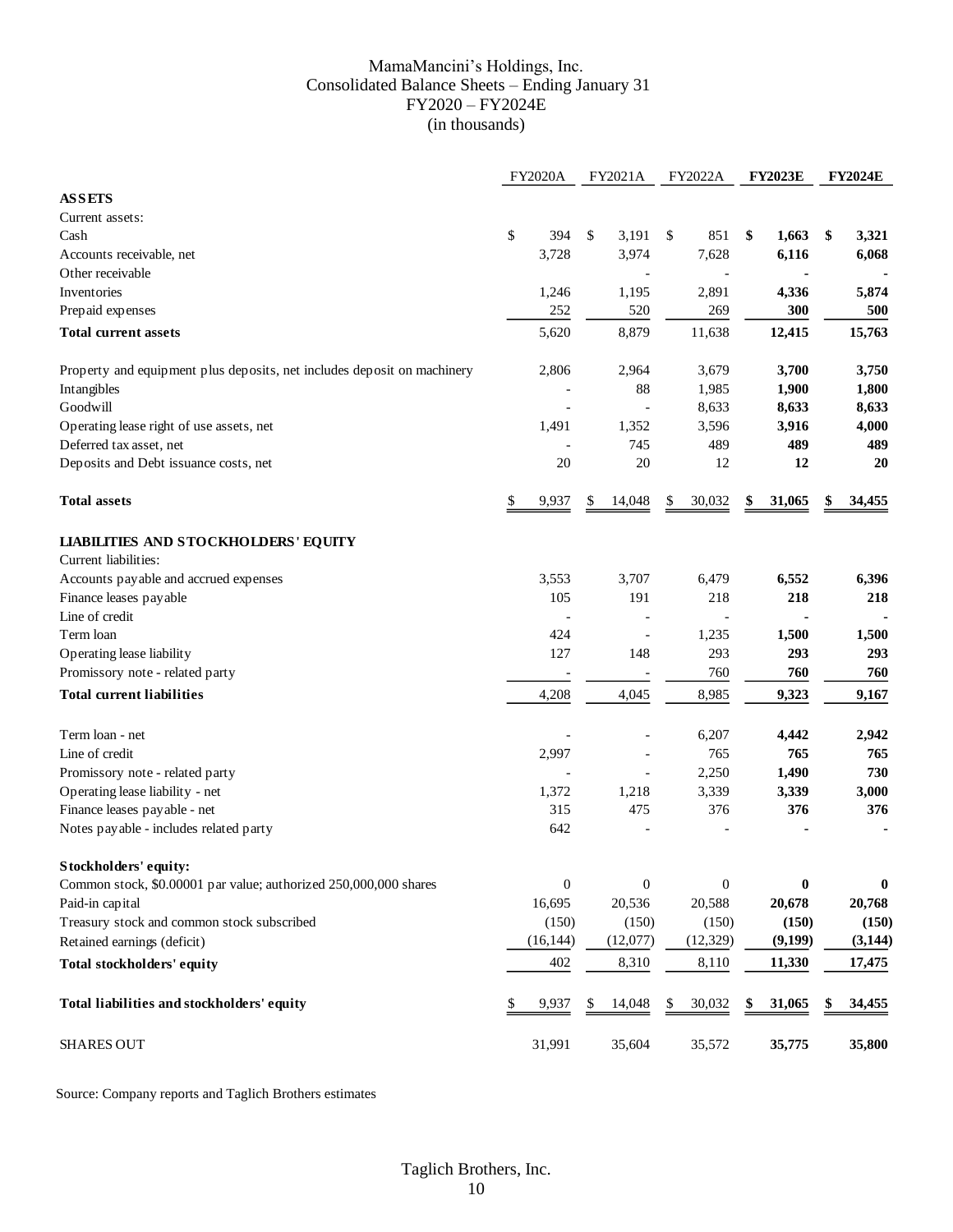#### MamaMancini's Holdings, Inc. Annual Income Statement – Ending January 31 FY2020 – FY2024E (in thousands)

|                                         | FY2020A*          | FY2021A                  | FY2022A      | <b>FY2023E</b> | <b>FY2024E</b> |
|-----------------------------------------|-------------------|--------------------------|--------------|----------------|----------------|
| Sales - net of slotting fees, discounts | \$<br>33,750      | \$<br>40,759             | \$<br>47,084 | \$<br>92,000   | \$<br>105,840  |
| Cost of goods sold                      | 23,766            | 28,019                   | 35,230       | 73,710         | 82,235         |
| <b>Gross Profit</b>                     | 9,984             | 12,739                   | 11,854       | 18,290         | 23,605         |
| <b>Operating Expenses:</b>              |                   |                          |              |                |                |
| Research and development                | 115               | 111                      | 121          | 220            | 280            |
| General and administrative              | 7,786             | 9,151                    | 11,650       | 13,405         | 14,850         |
| <b>Total Operating Expenses</b>         | 7,901             | 9,261                    | 11,771       | 13,625         | 15,130         |
| <b>Operating Income (loss)</b>          | 2,083             | 3,478                    | 83           | 4,665          | 8,475          |
| Other Income (Expense)                  |                   |                          |              |                |                |
| Interest income (expense)               | (483)             | (138)                    | (73)         | (460)          | (340)          |
| Amortization of debt discount           | (67)              | (18)                     | (2)          |                |                |
| Other Income (expense)                  | $\qquad \qquad -$ | $\overline{\phantom{0}}$ | 38           |                |                |
| Total Other Income (Expense)            | (550)             | (156)                    | (38)         | (460)          | (340)          |
| <b>Pre-Tax Income</b>                   | 1,533             | 3,322                    | 45           | 4,205          | 8,135          |
| Income Tax Expense (Benefit)            |                   | (745)                    | 296          | 1,075          | 2,080          |
| Net Income (loss)                       | \$<br>1,533       | \$<br>4,067              | \$<br>(252)  | \$<br>3,130    | \$<br>6,055    |
| <b>EPS</b>                              | \$<br>$0.04\,$    | \$<br>0.12               | \$<br>(0.01) | \$<br>0.09     | \$<br>0.17     |
| Avg Shares (000)                        | 34,339            | 34,017                   | 35,702       | 35,958         | 36,033         |
| Adjusted EBITDA                         | \$<br>2,897       | \$<br>4,350              | \$<br>1,856  | \$<br>5,725    | \$<br>9,535    |
| <b>Margins</b>                          |                   |                          |              |                |                |
| Gross Margins                           | 29.6%             | 31.3%                    | 25.2%        | 19.9%          | 22.3%          |
| Operating Margin                        | 6.2%              | 8.5%                     | 0.2%         | 5.1%           | 8.0%           |
| Pre-Tax Margins                         | 4.5%              | 8.2%                     | 0.1%         | 4.6%           | $7.7\%$        |
| Research and development                | 0.3%              | 0.3%                     | 0.3%         | 0.2%           | $0.3\%$        |
| General and administrative              | 23.1%             | 22.5%                    | 24.7%        | 14.6%          | 14.0%          |
| Tax Rate                                | 0.0%              | $(22.4\%)$               | 665.5%       | 25.6%          | 25.6%          |
| YEAR / YEAR GROWTH                      |                   |                          |              |                |                |
| Net Sales                               | 23.5%             | 20.8%                    | 15.5%        | 95.4%          | 15.0%          |

\* Restated for a revenue recognition change adopted in 4Q21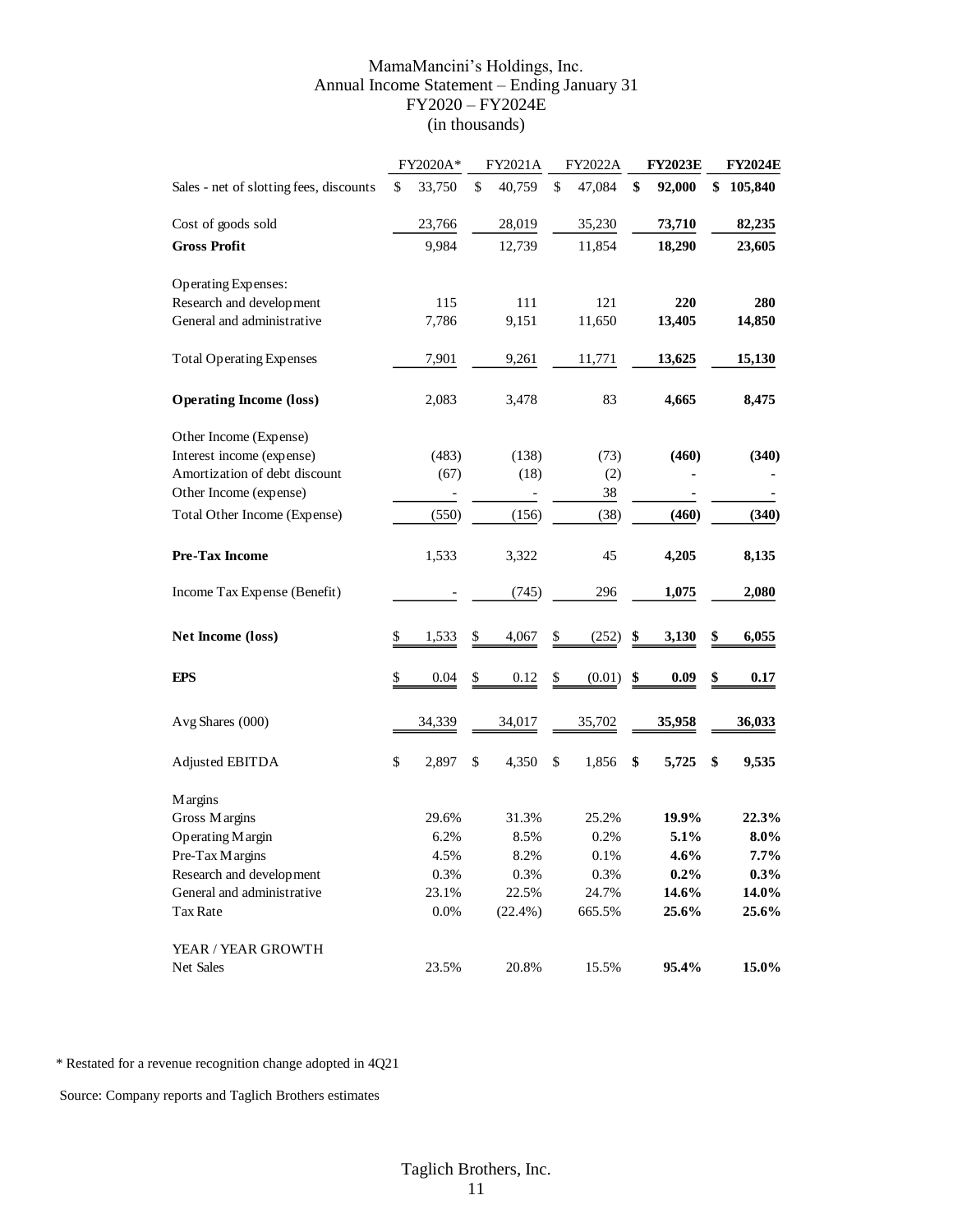#### MamaMancini's Holdings, Inc. Income Statement Model – Ending January 31 Quarters FY2022A – 2024E (in thousands)

|                                         |               | 1022A     |              | 2022A  |              | 3022A          |              | 4022A      |               | FY2022A  |              | 1Q23E  |               | 2023E  |             | 3023E  |               | 4023E         |              | <b>FY2023E</b> |      | 1Q24E  |              | 2Q24E  |              | 3024E  |              | 4024E  |     | <b>FY2024E</b> |
|-----------------------------------------|---------------|-----------|--------------|--------|--------------|----------------|--------------|------------|---------------|----------|--------------|--------|---------------|--------|-------------|--------|---------------|---------------|--------------|----------------|------|--------|--------------|--------|--------------|--------|--------------|--------|-----|----------------|
| Sales - net of slotting fees, discounts | S.            | 10,313    | $\mathbf{s}$ | 12,065 | $\mathbf{s}$ | 10,853         | $\mathbf{s}$ | 13.853     | $\mathbf{s}$  | 47.084   | $\mathbf{s}$ | 20,000 | $\mathcal{S}$ | 23,000 | $\mathbf S$ | 25,000 | $\mathcal{S}$ | 24,000        | $\mathbf{s}$ | 92,000         | - \$ | 25,725 | $\mathbf{s}$ | 26,775 | $\mathbf{s}$ | 27,300 | $\mathbf{s}$ | 26,040 |     | \$105,840      |
| Cost of goods sold                      |               | 6,969     |              | 8,695  |              | 8,124          |              | 11,442     |               | 35,230   |              | 16,500 |               | 18,630 |             | 19,500 |               | 19,080        |              | 73,710         |      | 20,300 |              | 20,750 |              | 20,850 |              | 20,335 |     | 82,235         |
| <b>Gross Profit</b>                     |               | 3,344     |              | 3,369  |              | 2,729          |              | 2,411      |               | 11,854   |              | 3,500  |               | 4,370  |             | 5,500  |               | 4,920         |              | 18,290         |      | 5,425  |              | 6,025  |              | 6,450  |              | 5,705  |     | 23,605         |
| <b>Operating Expenses:</b>              |               |           |              |        |              |                |              |            |               |          |              |        |               |        |             |        |               |               |              |                |      |        |              |        |              |        |              |        |     |                |
| Research and development                |               | 23        |              | 31     |              | 34             |              | 33         |               | 121      |              | 55     |               | 55     |             | 55     |               | 55            |              | 220            |      | 70     |              | 70     |              | 70     |              | 70     |     | 280            |
| General and administrative              |               | 2,469     |              | 2,754  |              | 2,694          |              | 3,734      |               | 11,650   |              | 3,280  |               | 3,350  |             | 3,400  |               | 3,375         |              | 13,405         |      | 3,650  |              | 3,725  |              | 3,800  |              | 3,675  |     | 14,850         |
| <b>Total Operating Expenses</b>         |               | 2,492     |              | 2,784  |              | 2,728          |              | 3,767      |               | 11,771   |              | 3,335  |               | 3,405  |             | 3,455  |               | 3,430         |              | 13,625         |      | 3,720  |              | 3,795  |              | 3,870  |              | 3,745  |     | 15,130         |
| <b>Operating Income (loss)</b>          |               | 852       |              | 585    |              | $\overline{1}$ |              | (1,356)    |               | 83       |              | 165    |               | 965    |             | 2,045  |               | 1,490         |              | 4,665          |      | 1,705  |              | 2,230  |              | 2,580  |              | 1,960  |     | 8,475          |
| Other Income (Expense)                  |               |           |              |        |              |                |              |            |               |          |              |        |               |        |             |        |               |               |              |                |      |        |              |        |              |        |              |        |     |                |
| Interest income (expense)               |               | (10)      |              | (8)    |              | (9)            |              | (47)       |               | (73)     |              | (120)  |               | (120)  |             | (120)  |               | (100)         |              | (460)          |      | (95)   |              | (90)   |              | (80)   |              | (75)   |     | (340)          |
| Amortization of debt discount           |               |           |              |        |              |                |              | (2)        |               | (2)      |              |        |               |        |             |        |               |               |              |                |      |        |              |        |              |        |              |        |     |                |
| Other Income (expense)                  |               | 38        |              |        |              |                |              |            |               | 38       |              |        |               |        |             |        |               |               |              |                |      |        |              |        |              |        |              |        |     |                |
| Total Other Income (Expense)            |               | 27        |              | (8)    |              | (9)            |              | (49)       |               | (38)     |              | (120)  |               | (120)  |             | (120)  |               | (100)         |              | (460)          |      | (95)   |              | (90)   |              | (80)   |              | (75)   |     | (340)          |
| Pre-Tax Income                          |               | 879       |              | 577    |              | (8)            |              | (1,405)    |               | 45       |              | 45     |               | 845    |             | 1,925  |               | 1,390         |              | 4,205          |      | 1,610  |              | 2,140  |              | 2,500  |              | 1,885  |     | 8,135          |
| Income Tax Expense (Benefit)            |               | 248       |              | 145    |              | (2)            |              | (95)       |               | 296      |              | 15     |               | 215    |             | 490    |               | 355           |              | 1,075          |      | 415    |              | 545    |              | 635    |              | 485    |     | 2,080          |
| <b>Net Income (loss)</b>                | S             | 632       |              | 432    | \$           | (5)            | \$           | (1,310)    | <sup>\$</sup> | (252)    | -S           | 30     | \$            | 630    | S           | 1,435  | S             | 1,035         | \$           | 3,130          | -S   | 1,195  | <b>S</b>     | 1,595  | \$           | 1,865  | \$           | 1,400  | \$  | 6,055          |
| <b>EPS</b>                              | £.            | 0.02      |              | 0.01   | \$.          | (0.00)         | \$           | (0.04)     | -\$           | (0.01)   | -S           | 0.00   | -S            | 0.02   | -S          | 0.04   | -S            | 0.03          | S            | 0.09           | .S   | 0.03   | -S           | 0.04   | £.           | 0.05   | S            | 0.04   | -S  | 0.17           |
| Avg Shares (000)                        |               | 36,191    |              | 36,224 |              | 35,729         |              | 34,665     |               | 35,702   |              | 35,800 |               | 36,000 |             | 36,010 |               | 36,020        |              | 35,958         |      | 36,025 |              | 36,030 |              | 36,035 |              | 36,040 |     | 36,033         |
| Adjusted EBITDA                         | <sup>\$</sup> | 1,080     | -8           | 841    | - \$         | 282 \$         |              | $(347)$ \$ |               | 1,856 \$ |              | 430    | -S            | 1,230  | -S          | 2,310  | - S           | 1,755<br>- \$ |              | 5,725          | - S  | 1,970  | -S           | 2,495  | -8           | 2,845  | - \$         | 2,225  | -\$ | 9,535          |
| <b>Margins</b>                          |               |           |              |        |              |                |              |            |               |          |              |        |               |        |             |        |               |               |              |                |      |        |              |        |              |        |              |        |     |                |
| Gross Margins                           |               | 32.4%     |              | 27.9%  |              | 25.1%          |              | 17.4%      |               | 25.2%    |              | 17.5%  |               | 19.0%  |             | 22.0%  |               | 20.5%         |              | 19.9%          |      | 21.1%  |              | 22.5%  |              | 23.6%  |              | 21.9%  |     | 22.3%          |
| Operating Margin                        |               | 8.3%      |              | 4.8%   |              | 0.0%           |              | $(9.8\%)$  |               | 0.2%     |              | 0.8%   |               | 4.2%   |             | 8.2%   |               | 6.2%          |              | 5.1%           |      | 6.6%   |              | 8.3%   |              | 9.5%   |              | 7.5%   |     | $8.0\%$        |
| Pre-Tax Margins                         |               | 8.5%      |              | 4.8%   |              | $(0.1\%)$      |              | $(10.1\%)$ |               | 0.1%     |              | 0.2%   |               | 3.7%   |             | 7.7%   |               | 5.8%          |              | 4.6%           |      | 6.3%   |              | 8.0%   |              | 9.2%   |              | 7.2%   |     | 7.7%           |
| Research and development                |               | 0.2%      |              | 0.3%   |              | 0.3%           |              | 0.2%       |               | 0.3%     |              | 0.3%   |               | 0.2%   |             | 0.2%   |               | 0.2%          |              | $0.2\%$        |      | 0.3%   |              | 0.3%   |              | 0.3%   |              | 0.3%   |     | 0.3%           |
| General and administrative              |               | 23.9%     |              | 22.8%  |              | 24.8%          |              | 27.0%      |               | 24.7%    |              | 16.4%  |               | 14.6%  |             | 13.6%  |               | 14.1%         |              | 14.6%          |      | 14.2%  |              | 13.9%  |              | 13.9%  |              | 14.1%  |     | 14.0%          |
| Tax Rate                                |               | 28.2%     |              | 25.2%  |              | 27.6%          |              | 6.8%       |               | 665.5%   |              | 33.3%  |               | 25.4%  |             | 25.5%  |               | 25.5%         |              | 25.6%          |      | 25.8%  |              | 25.5%  |              | 25.4%  |              | 25.7%  |     | 25.6%          |
| YEAR / YEAR GROWTH                      |               |           |              |        |              |                |              |            |               |          |              |        |               |        |             |        |               |               |              |                |      |        |              |        |              |        |              |        |     |                |
| Net Sales                               |               | $(4.8\%)$ |              | 17.7%  |              | 12.1%          |              | 38.6%      |               | 15.5%    |              | 93.9%  |               | 90.6%  |             | 130.4% |               | 73.2%         |              | 95.4%          |      | 28.6%  |              | 16.4%  |              | 9.2%   |              | 8.5%   |     | 15.0%          |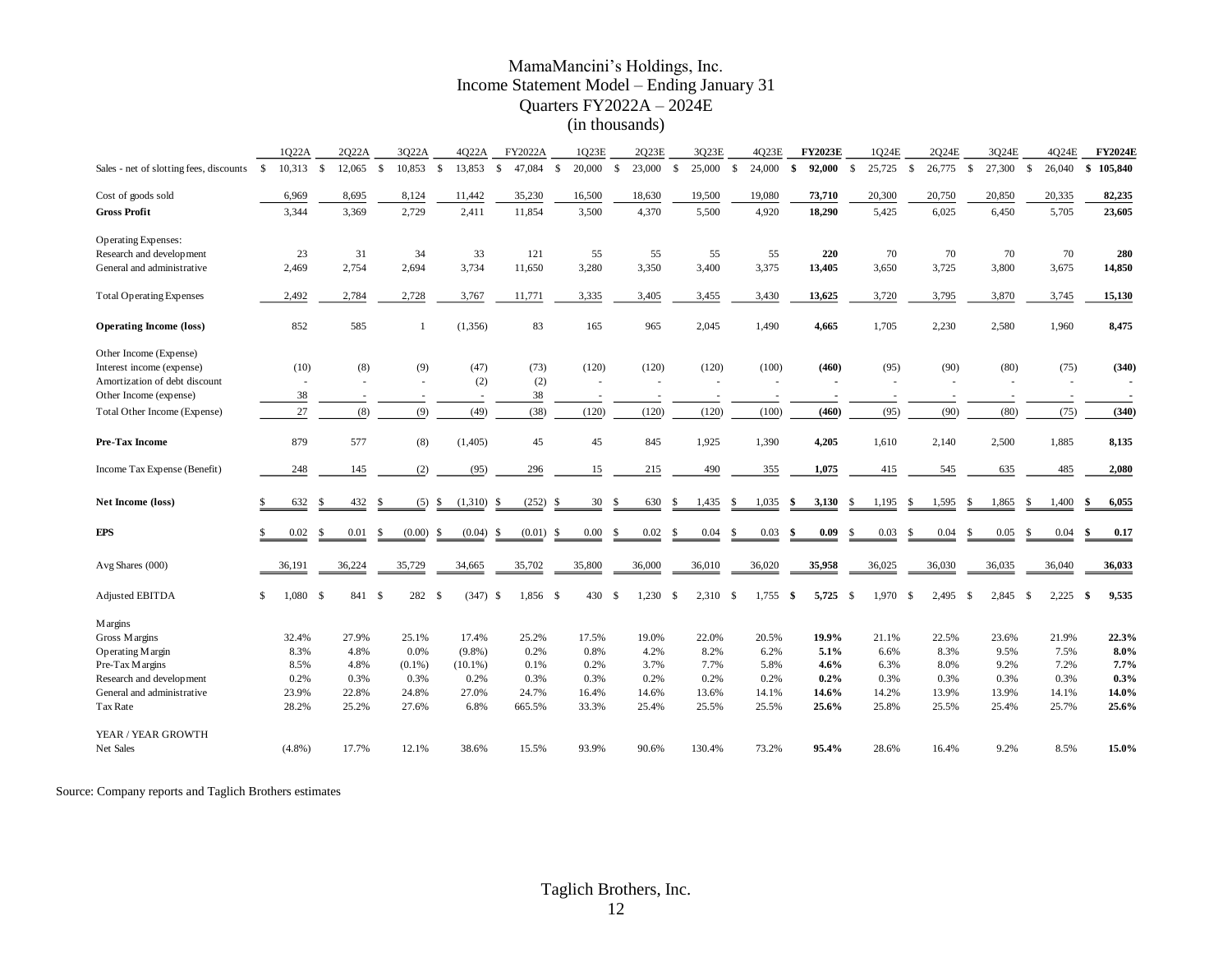#### MamaMancini's Holdings, Inc. Cash Flow Statement – Ending January 31 FY2020 – FY2024E (in thousands)

|                                                                               | <b>FY2020A</b> | FY2021A                  | <b>FY2022A</b> | <b>FY2023E</b> | <b>FY2024E</b> |
|-------------------------------------------------------------------------------|----------------|--------------------------|----------------|----------------|----------------|
| Cash Flows from Operating Activities                                          |                |                          |                |                |                |
| Net Income (loss)                                                             | \$<br>1,533    | \$<br>4,067              | \$<br>(252)    | \$<br>3,130    | \$<br>6,055    |
| Depreciation                                                                  | 640            | 663                      | 779            | 900            | 875            |
| Amortization of debt issuance and discount costs                              | 68             | 18                       | 2              | 20             | 20             |
| Amortization of right of use assets                                           |                |                          | 44             | 44             | 44             |
| Share-based compensation                                                      | 94             | 53                       | 33             | 75             | 75             |
| Amortization of right of use assets                                           | 109            | 138                      | 191            | 200            | 200            |
| Cash earnings (burn)                                                          | 2,444          | 4,939                    | 797            | 4,369          | 7,269          |
| Changes In:                                                                   |                |                          |                |                |                |
| Accounts receivable                                                           | (1,077)        | (246)                    | (938)          | 1,512          | 48             |
| Deferred tax asset                                                            |                | (745)                    | 296            |                |                |
| Inventories                                                                   | 101            | 51                       | (475)          | (1, 445)       | (1,538)        |
| Prepaid expenses                                                              | (43)           | (268)                    | 254            | (31)           | (200)          |
| Current portion of operting lease liability                                   | (101)          | (133)                    | (169)          | ä,             |                |
| Accounts payable and accrued expenses                                         | 491            | 99                       | 1,176          | 73             | (156)          |
| Security deposits                                                             |                |                          | (32)           |                |                |
| Net (increase)/decrease in Working Capital                                    | (629)          | (1,241)                  | 113            | 109            | (1, 846)       |
| Net cash Provided (used) by Operations                                        | 1,815          | 3,699                    | 910            | 4,478          | 5,423          |
| Cash Flows from Investing Activities                                          |                |                          |                |                |                |
| Cash paid for fixed assets                                                    | (268)          | (419)                    | (862)          | (1,000)        | (1,100)        |
| Cash paid for intangible assets                                               |                | (33)                     |                |                |                |
| Acquisition of businesses, net                                                | $\overline{a}$ | $\overline{\phantom{a}}$ | (10, 409)      |                |                |
| Net cash used in Investing                                                    | (268)          | (452)                    | (11,271)       | (1,000)        | (1,100)        |
| <b>Cash Flows from Financing Activities</b>                                   |                |                          |                |                |                |
| Proceeds from issuance of common stock and excerise of warrants/options       |                | 3,788                    | 19             | 15             | 15             |
| Proceeds (repayment) from credit line                                         | 385            | (2,997)                  | 765            |                |                |
| Proceeds (repayment) of demand and promissory notes                           |                |                          |                | (760)          | (760)          |
| Borrowings (repayment) from term loan                                         | (2,058)        | (442)                    | 7,500          | (1,500)        | (1,500)        |
| Cash paid for financing fees                                                  |                |                          | (64)           |                |                |
| Capital lease obligations (repayment) proceeds                                | (89)           | (156)                    | (199)          | (420)          | (420)          |
| Borrowings (repayment) from convertible note and notes payable -related party |                | (642)                    |                |                |                |
| Net cash provided by Financing                                                | (1,762)        | (450)                    | 8,021          | (2,665)        | (2,665)        |
| Net change in Cash                                                            | (216)          | 2,797                    | (2,340)        | 813            | 1,658          |
| Cash Beginning of Period                                                      | 609            | 394                      | 3,191          | 851            | 1,663          |
| Cash End of Period                                                            | \$<br>394      | 3,191<br>\$              | 851<br>\$      | 1,663          | 3,321          |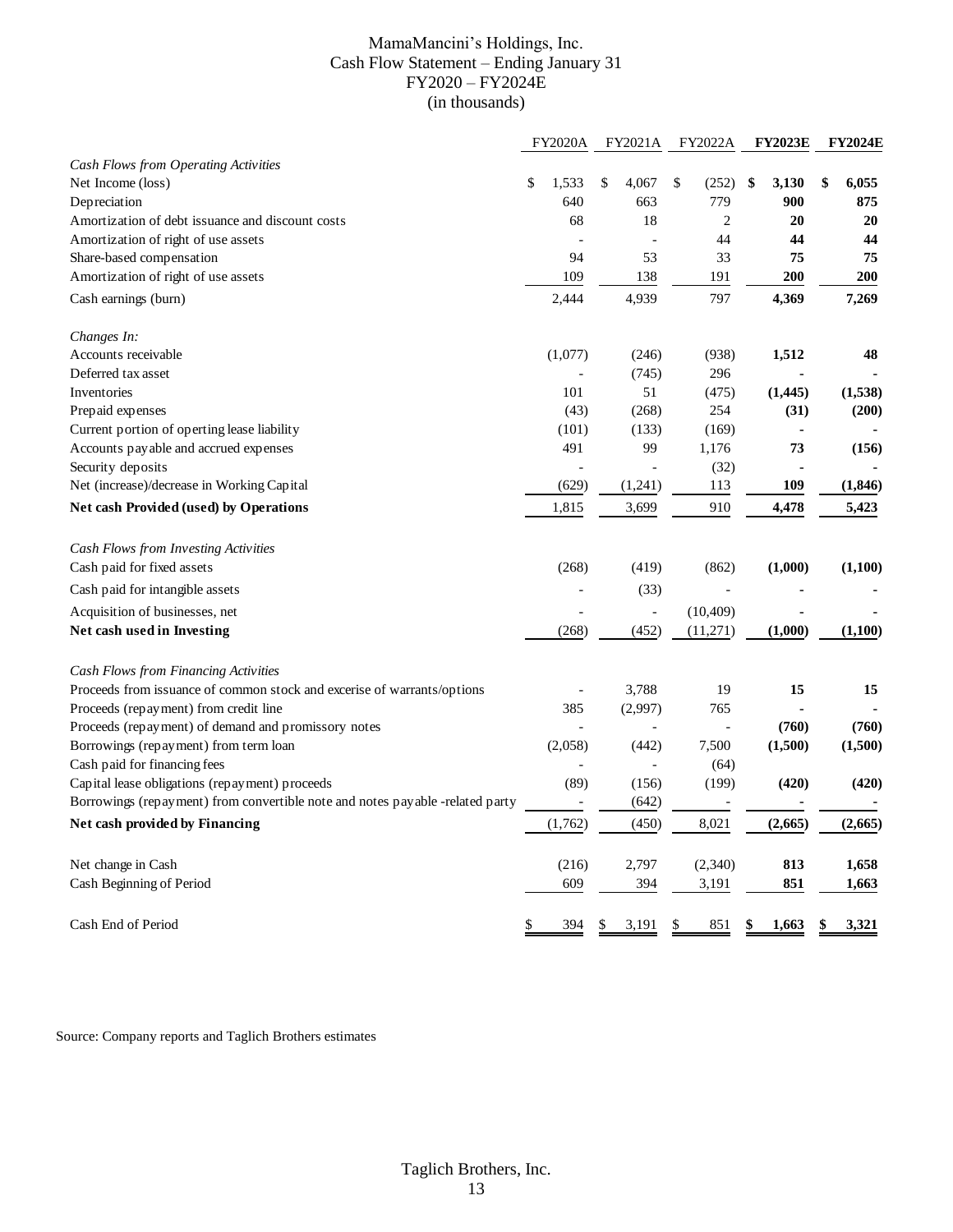#### **Price Chart**



### **Taglich Brothers Current Ratings Distribution**



| 54.17 % Buy | 45.83 % Hold

|                  | Investment Banking Services for Companies Covered in the Past 12 Months |    |
|------------------|-------------------------------------------------------------------------|----|
| Rating           | #                                                                       | %  |
| Buy              | 5                                                                       | 25 |
| Hold             |                                                                         |    |
| Sell             |                                                                         |    |
| <b>Not Rated</b> |                                                                         |    |

## Taglich Brothers, Inc.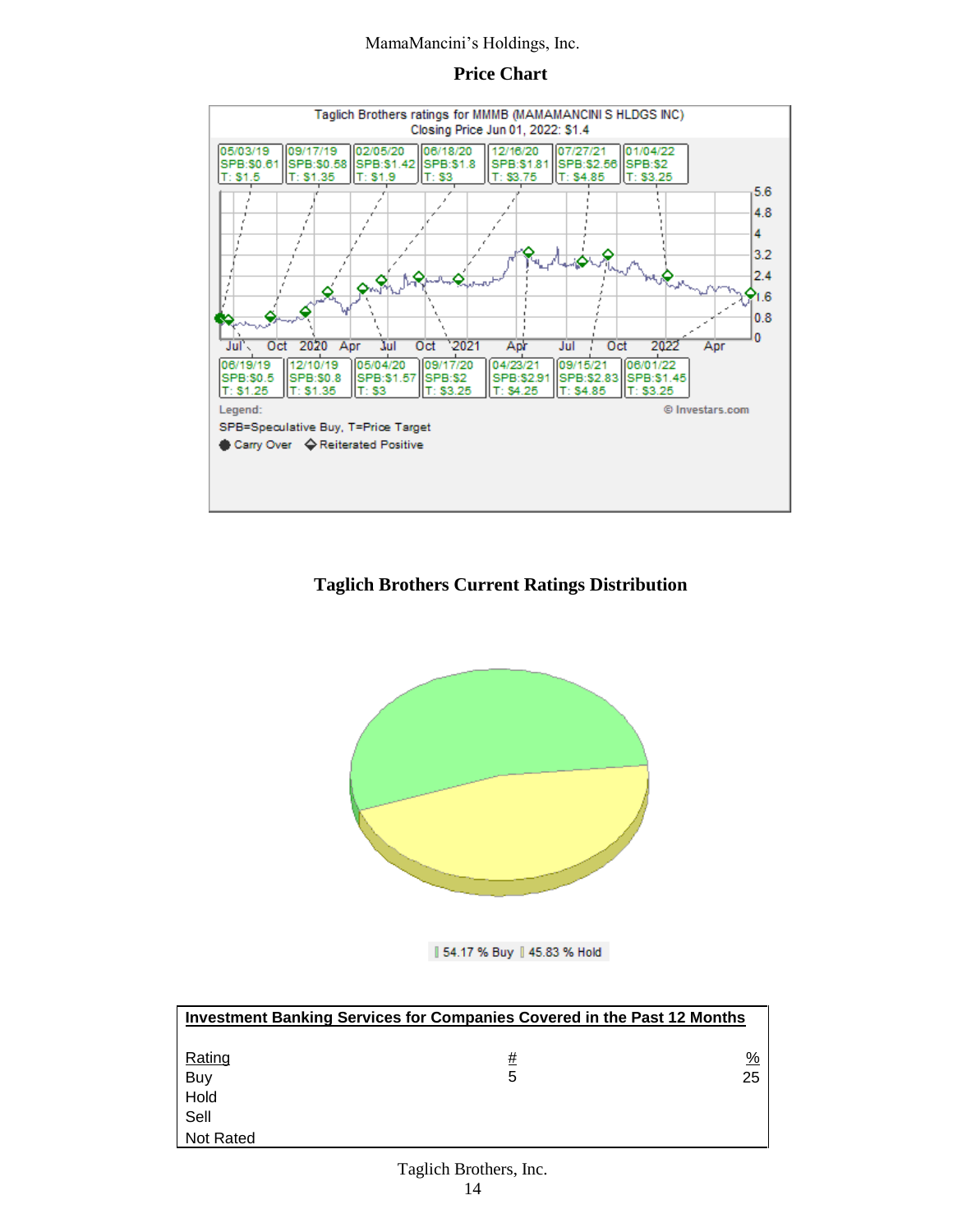#### **Important Disclosures**

As of the date of this report, we, our affiliates, any officer, director or stockholder, or any member of their families do not have a position in the stock of the company mentioned in this report. An employee of Taglich Brothers owns or has a controlling interest in MMMB of 5,000 common shares. Taglich Brothers, Inc. does not currently have an Investment Banking relationship with the company mentioned in this report and was not a manager or co-manager of any offering for the company within the last three years.

All research issued by Taglich Brothers, Inc. is based on public information. In October 2017, the company paid Taglich Brothers a monetary fee of \$4,500 (USD) representing payment for the creation and dissemination of research reports for three months. In February 2018, the company began paying Taglich Brothers a monthly monetary fee of \$1,500 (USD) for the creation and dissemination of research reports.

#### **General Disclosures**

The information and statistical data contained herein have been obtained from sources, which we believe to be reliable but in no way are warranted by us as to accuracy or completeness. We do not undertake to advise you as to changes in figures or our views. This is not a solicitation of any order to buy or sell. Taglich Brothers, Inc. is fully disclosed with its clearing firm, Axos Clearing, LLC, is not a market maker and does not sell to or buy from customers on a principal basis. The above statement is the opinion of Taglich Brothers, Inc. and is not a guarantee that the target price for the stock will be met or that predicted business results for the company will occur. There may be instances when fundamental, technical and quantitative opinions contained in this report are not in concert. We, our affiliates, any officer, director or stockholder or any member of their families may from time to time purchase or sell any of the above-mentioned or related securities. Analysts and members of the Research Department are prohibited from buying or selling securities issued by the companies that Taglich Brothers, Inc. has a research relationship with, except if ownership of such securities was prior to the start of such relationship, then an Analyst or member of the Research Department may sell such securities after obtaining expressed written permission from Compliance.

### **Analyst Certification**

**I, Howard Halpern, the research analyst of this report, hereby certify that the views expressed in this report accurately reflect my personal views about the subject securities and issuers; and that no part of my compensation was, is, or will be directly or indirectly related to the specific recommendations or views contained in this report.**

#### **Public Companies mentioned in this report:**

Conagra Brands (NYSE: CAG) Hormel Foods (NYSE: HRL)

Sysco Corp. (NYSE: SYY) Tyson Foods (NYSE: TSN)